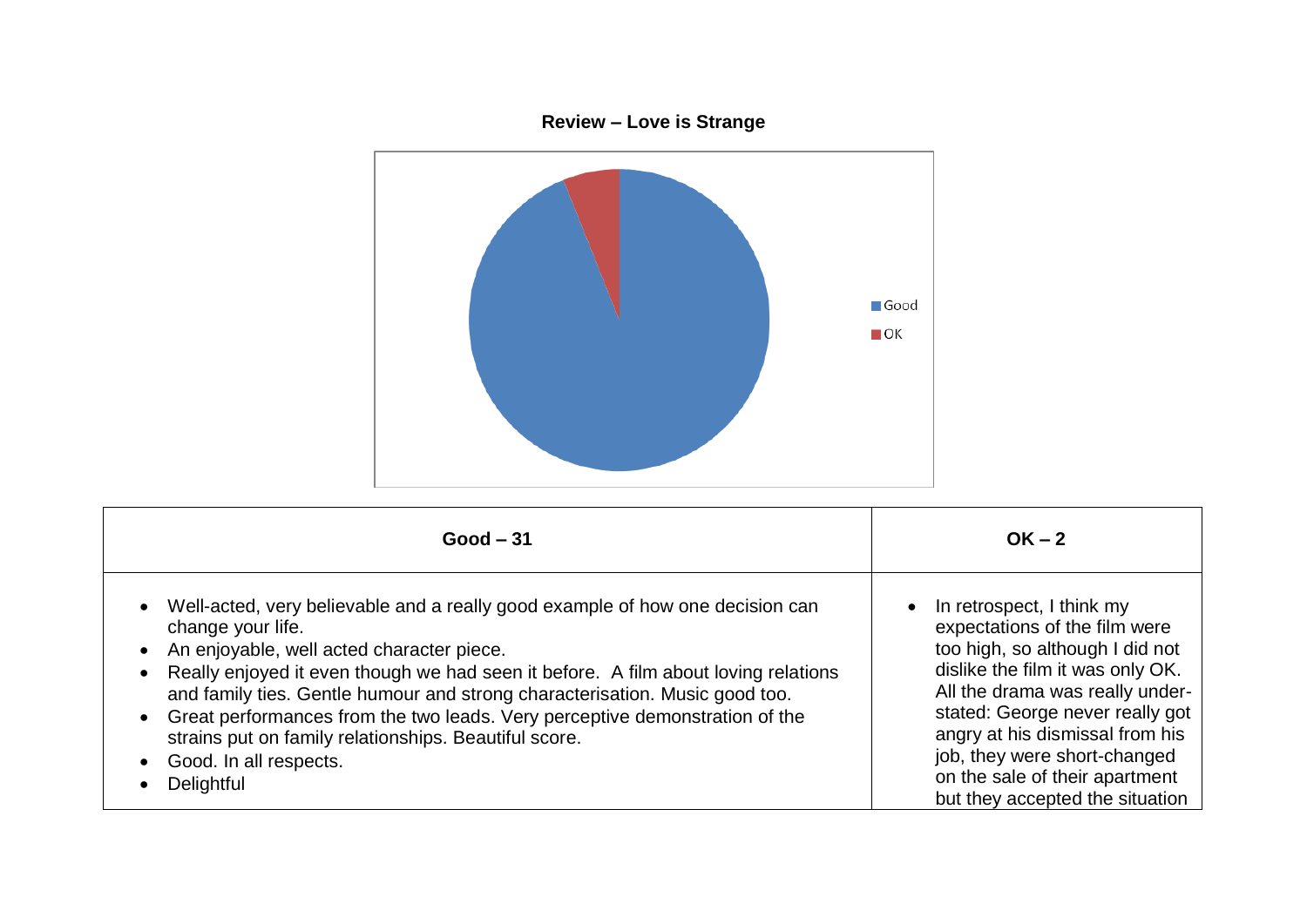- What a delightful film, tender, honest and beautiful. So definitely Good!
- We both loved the way that the family dynamics were expressed, which of course made the film so poignant. Both men were so lonely and uncomfortable in their respective settings that when they stole a moment to be together, the audience could relate to their predicament whatever their sexuality - it showed a universal feeling very sensitively and was not at all gratuitous. I particularly appreciated the part where the young nephew visits the bereft partner, to pass on a painting. The boy, who is full of remorse for his own previous unkindness, is left alone weeping on the staircase, while the world carries on through the landing window - the silence is deafening. This one frame was so reminiscent of European cinema that I forgot it was made in the States!
- A great portrayal to the way long term relationships, whether gay or straight, operate, as well as showing how family units are easily destabilised but the arrival of a new party. Alfred Molina is a fine actor, with the ability to communicate nuanced emotion using amazingly subtle facial expressions. A good choice by the planning group. Thanks.
- We found it thought provoking.
- Enjoyed this gentle tale. Thanks for introducing us to another film new to us.
- Very good. Though often sad and painful to watch, this film was beautifully shot in Manhattan in real apartments rather than sets but with music that sadly tended to be either too loud or intrusive, drowning out dialogue or spoiling its relevance. But it was the characters and their relationships with each other that was key and all the principals acted with great sensitivity and conviction. I particularly liked the ending of the two youngsters slowly and thoughtfully skateboarding their way towards whatever the future held for them.
- All three of us thought this was a really good film with superb acting by all involved.
- It was sad and made me realise the importance of having a loving home. Some of the scenes were a bit over-long but overall, it was a touching film.
- Very good choice. Beautifully restrained acting from Molina and Lithgow and directing. The effects on family and friends hosting guests for rather too long was subtly, amusingly and painfully played! The angry teenager was good too.

• Excellent.

without too much fuss, even Ben's death took place "offstage". I am sure that there is a message here about the way people in their situation view misfortune, but I think it needed a punchier plot line to get the message across.

 $\bullet$  I think I will say OK to the film last night. I liked it but I thought it had a strange ending. When did Ben die? I must have blinked and missed it. I liked the characters. Nice evening as usual.